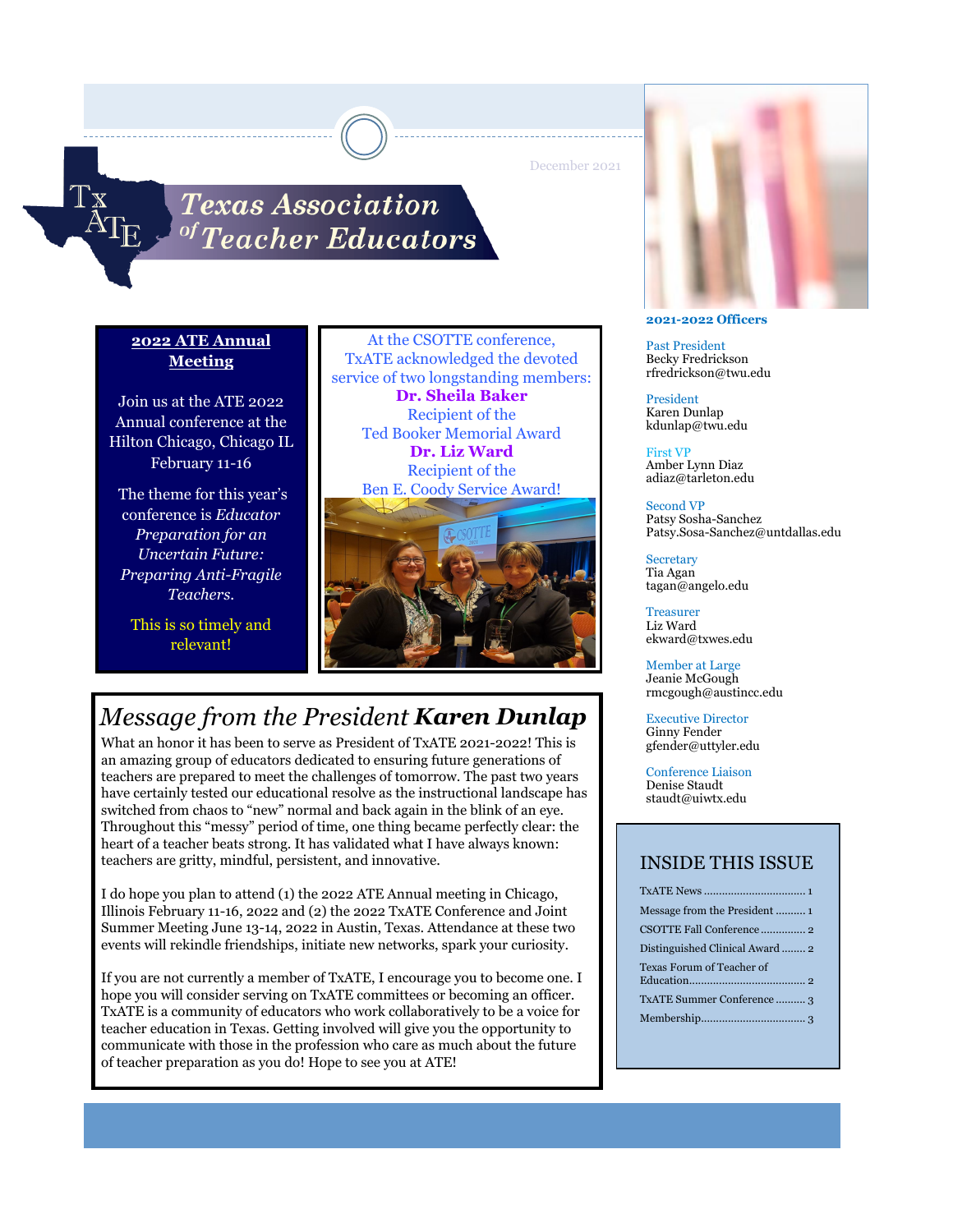

**Call for Award Nominations** Send nominations to Tia Agan tagan@angelo.edu

See: **https:// txate.org/Awards** for more information.

## **CSOTTE FALL CONFERENCE**

The 2021 CSOTTE Conference, Teachers Can: Passion, Positivity, Perseverance was held at the Embassy Suites San Marcos Convention Center in October. Becky Fredrickson, President of CSOTTE, gave the welcome address and shared touching reminders of the power of educators. If you were not able to join us this year, we look forward to seeing you next year!





# **THE DISTINGUISHED CLINICIAN AWARD**

We all know the importance of a great mentor in the development of teacher candidates. Help TxATE acknowledge the priceless contributions in-service teachers make to our candidates through a nomination for the TxATE Distinguished Clinician Award.

This award is presented to a public school teacher who has demonstrated exemplary service in the field, assisting in the supervision of student teachers and/or student interns.

Nomination narratives should address how the nominee interacts with the student teacher/intern in areas that address specific issues of practice, the development of particular skill sets, and the overall facilitation of growth.

This is a wonderful chance to acknowledge the critical role public school teachers play in the cultivation of the next generation of highly qualified teachers.

Nominations should be sent to tagan@angelo.edu by April 30, 2022.

# **Deadline for Manuscripts**

## **July 1, 2022**

Any questions should be sent to Daniella Varela daniella.varela@tamuk.edu. This is your chance to showcase your work!

# **TEXAS FORUM OF TEACHER EDUCATION**

The 2021 issue of the TxATE journal, the *Texas Forum of Teacher Education*, is now online. With many different articles, the Forum provides a way for educators to learn about new research, innovative practices, and more. As a peer-reviewed journal, it provides an opportunity for teacher educators and graduate students to share their ideas and original research about a variety of topics impacting education.

Please consider submitting YOUR manuscript for the 2022 edition. Manuscript guidelines are posted at https://txate.org/Texas-Forum